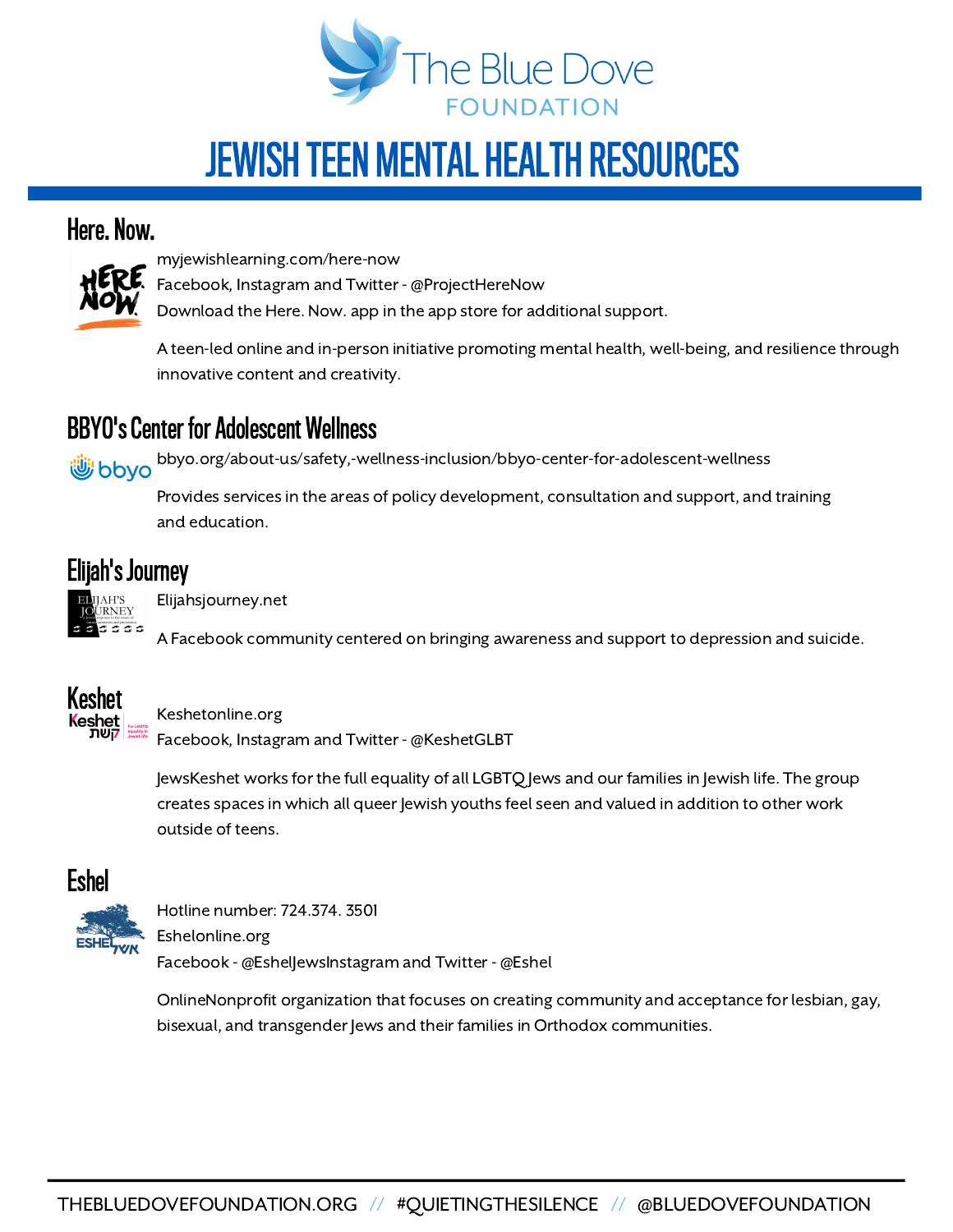

# JEWISH TEEN MENTAL HEALTH RESOURCES

LINKS

LINKS Wereinittogether.org Instagram -@Links\_Shlomies

> ClubLinks, a project of Mishkan Yecheskel, supports children and teens who have lost one or both parents by connecting them with peers and mentors who have been through the same experience. Programs include a yearly Shabbaton, a 24-hour hotline, targeted publications for each division, Yom Tov programs, mentoring, trips, and more. The organization provides additional support beyond these programs.

### Shalom Task Force



Confidential Hotline: 718.337.3700 Toll Free 888.883.2323 Shalomtaskforce.org Instagram- @shalomtaskforceFacebook - @ShalomTaskForceSTFTwitter - @shalomtaskThe mission of Shalom Task Force.

(STF) is to combat and prevent domestic violence and foster healthy and safe relationships and families. STF focuses its work in the Jewish community, to help those who might not have access to traditional services and need culturally sensitive programming. The group believes everyone has the right to be safe in their relationship and family.